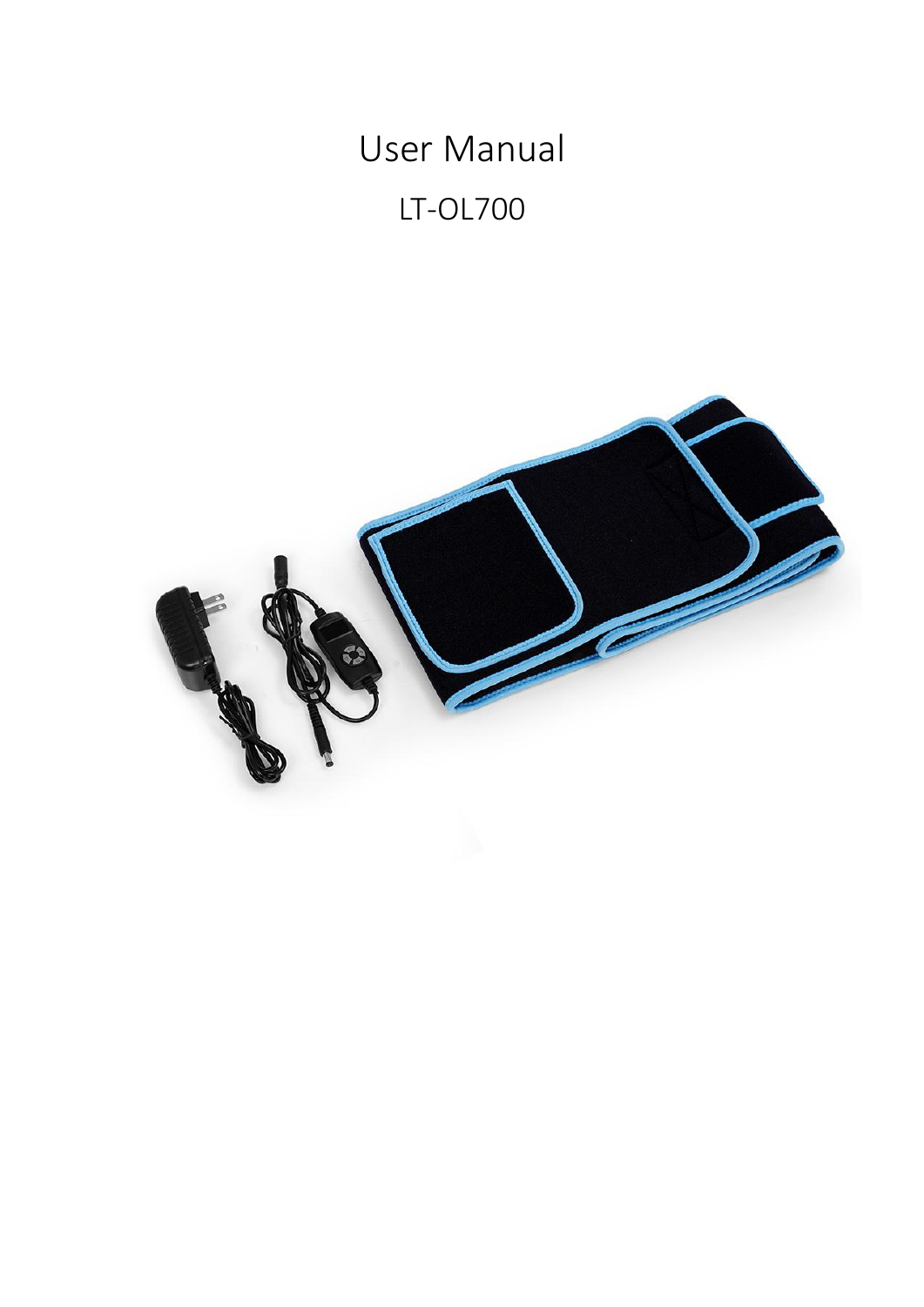### Preface

To our valued users,

Thanks for choosing our LT-OL700 infrared therapy waist belt. This is an electrothermal waist supporter that can do massage, warm womb, and reduce fat. It can effectively massage waist, relieve waist's soreness and pain, dissolve fat and slim body, which has an obvious effect. It applies high-tech technology of red light thermal therapy, and safely and effectively achieve the effect of womb warming and body slimming. Please read this manual carefully before operation. Any improper use of this instrument may bring adverse consequence to human body. Therefore, we advise all the people to read this manual thoroughly and follow the instructions specified hereby strictly before operation.

We believe our quality product will give you good return, and our perfect after-sales service will make you worry-free.

Thank you and best regards.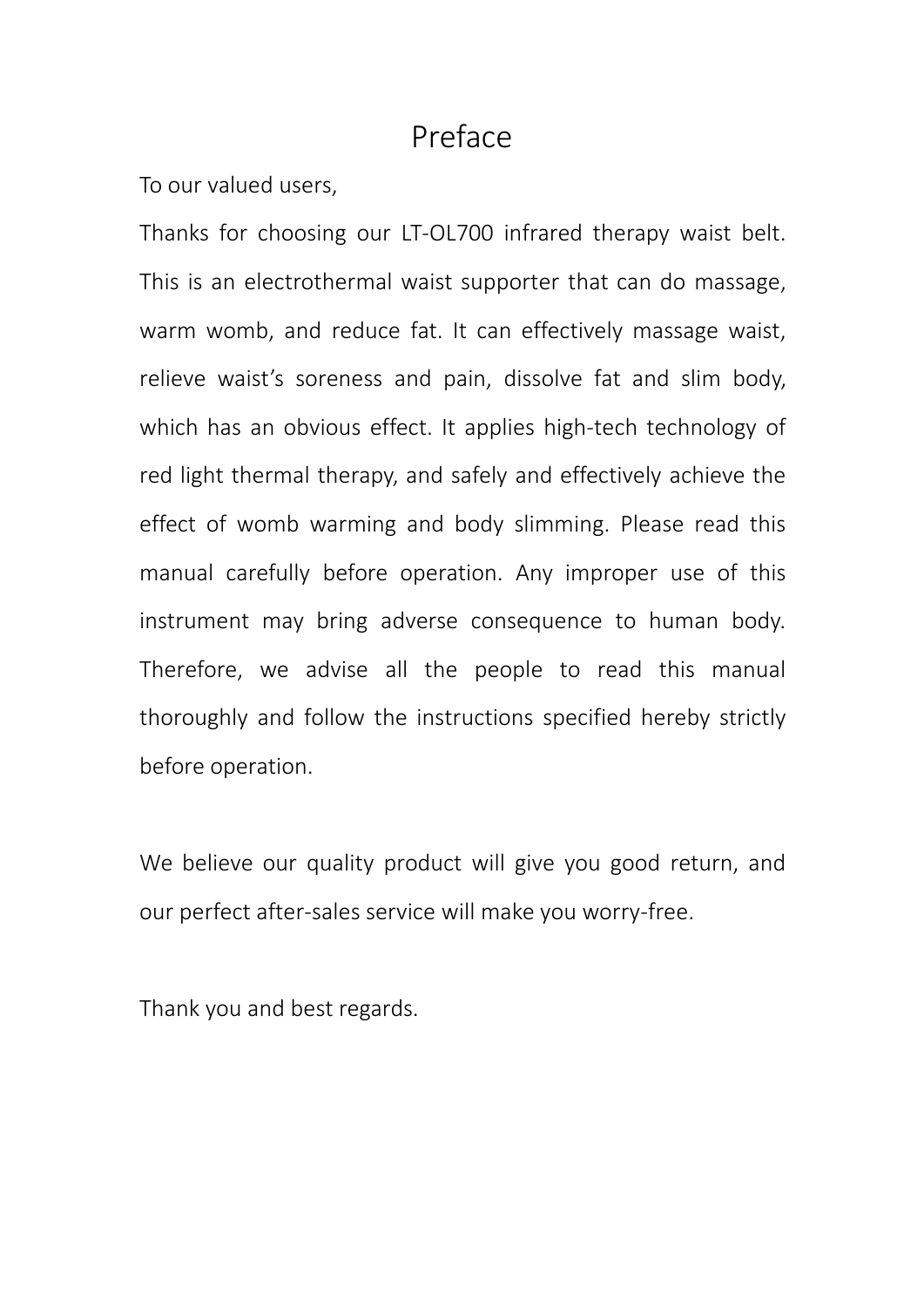# Table of Contents

| Preface                     |  |
|-----------------------------|--|
| Part I                      |  |
| <b>Brief Introduction</b>   |  |
| Advantages                  |  |
| <b>Working Principles</b>   |  |
| Main Effects                |  |
| Indications                 |  |
| Contraindications           |  |
| Notes (after treatment)     |  |
| Part II                     |  |
| <b>Detailed Operations</b>  |  |
| <b>Technical Parameters</b> |  |
| Contraindications           |  |
| Precautions for Use         |  |
| Troubleshooting & Solutions |  |
| FAQs                        |  |
| Packing List                |  |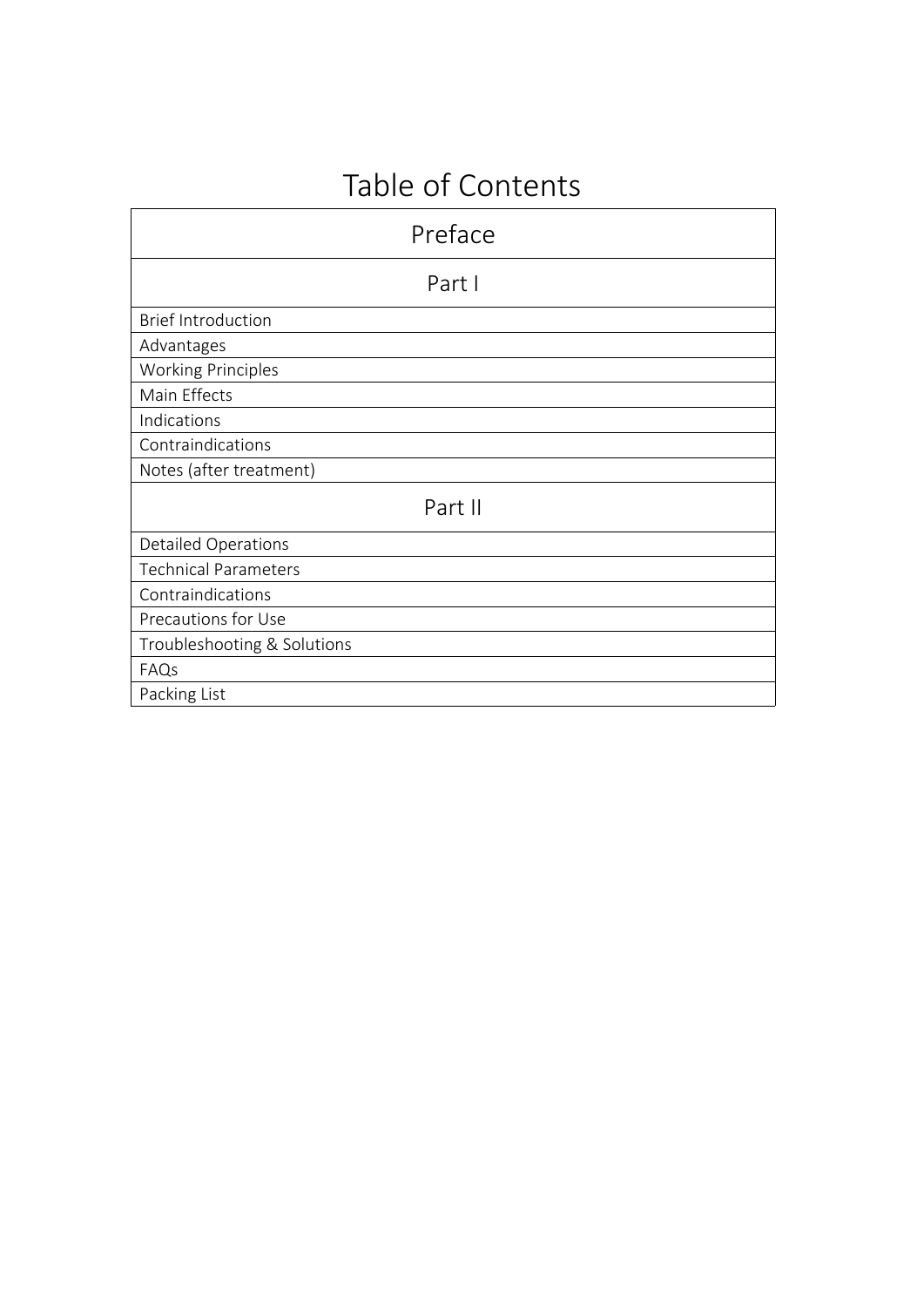Part I

# Brief Introduction

Infrared therapy waist belt is currently the most popular waist supporter that can effectively relieve strain and pain of lumbar muscles, dissolve fat and slim body. It can be operated easily, conveniently and swiftly, and solves waist pain and body management problems, and works safely and effectively, and is without side effects, and is used externally during the whole process, and is comfortable and effective. Infrared is of strong penetration, which can activate or repair fat cells more effectively, penetrate fat layer, heat up and dissolve subcutaneous fat. The curative method is safe, without side effects and painless.

## Advantages

- 1. Infrared can dissolve fat more effectively and has an obvious effect.
- 2. It's comfortable, painless, without convalescence, and will not affect your work.
- 3. No consumption, low cost, but with quick returns.
- 4. Unevenness, bleeding and swelling will not occur.
- 5. Dissolving fat with infrared thermal therapy: it can dissolve fat evenly, and make skin smooth, flat and without leaving marks, and it's safe and painless.
- 6. It has 105 infrared LED of a wave length of 660nm to 850nm, which can penetrate fat layer, heat up and dissolve subcutaneous fat which is absorbed and discharged through our body's natural metabolism.

# Working Principles

It uses infrared LED of a wave length of 660nm to 850nm, which is a visible spectrum. This light wave has a very strong penetrating power, and can effectively activate and repair fat cells, penetrate fat layer, and be absorbed by human body instantly. After infrared is absorbed by body tissue, infrared that infiltrated into human body can cause the vibration of atom and molecule which produces a heating power that can calm and do good to human body. This heating power, through resonance absorption, forms thermal reaction which can penetrate into body tissue, heat up and dissolve subcutaneous fat. Intracellular water and fat toxin, through mutual frictions, expel excess water and fat toxin. The curative method is safe, without side effects, and painless. Changes caused by infrared tepidity effect are increased temperature on skin surface, improved subcutaneous blood circulation, alleviated tense muscle, lessened pain and normalized autonomic nerve.

#### It's a natural reaction when human body launching to use the stored energy reserve.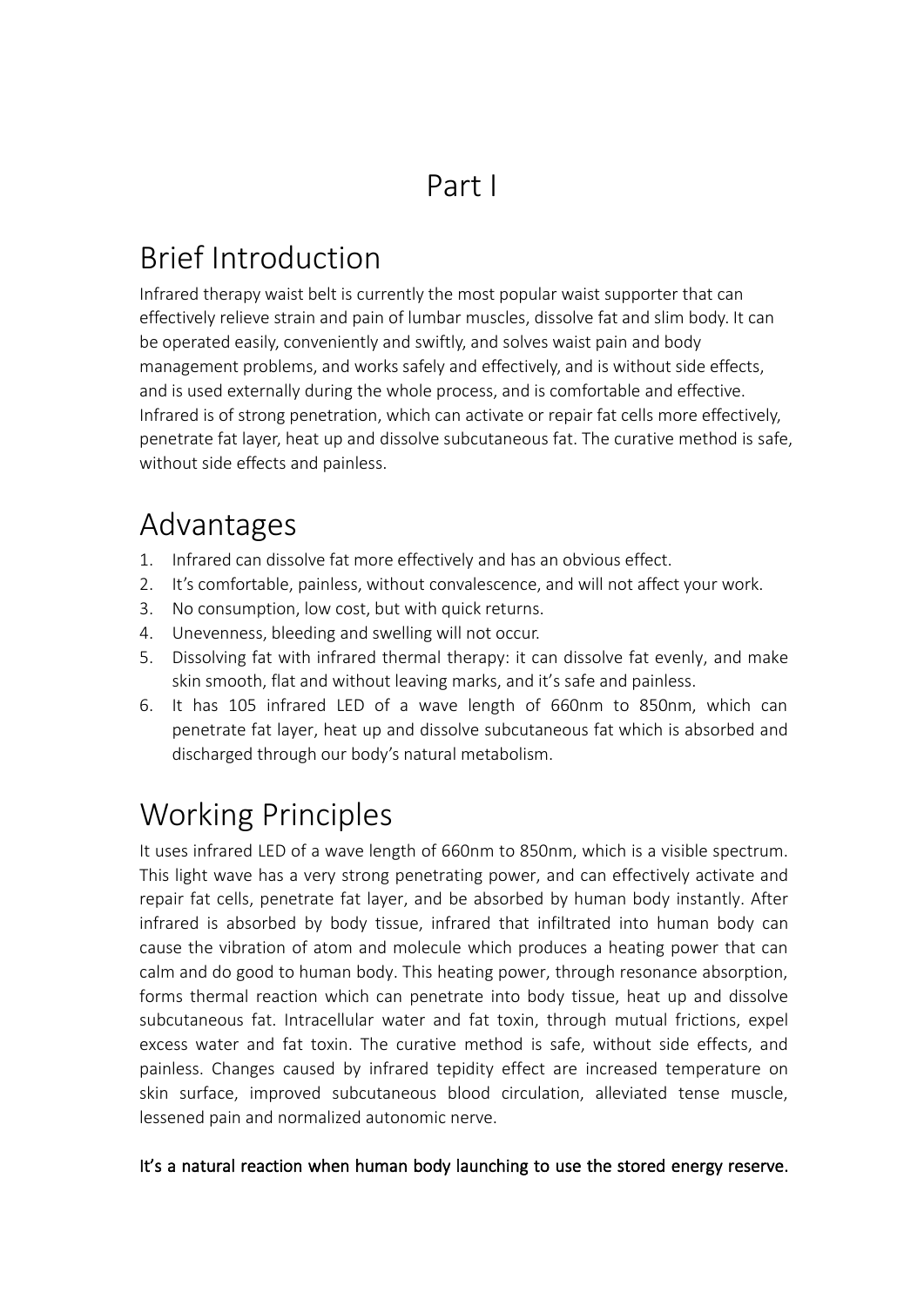#### The free fatty acid, through lymphatic system, transmits to the whole body, and provides energy to body. It's just like the reaction made by body when it lacks of heat.





Photon energy irradiates fat cells after penetrating skin

Photon energy irradiates adipovytes



pores have formed on the adipoc allowing water glycerol and free fatty acids move out into interstitial space to spill out



more water, glycerol and free fatty acids spill out



adipocytes signifcantly reduced in size while blood vessle unaffected

# Main Effects

- 1. Dissolve fat cells, and accelerate metabolism.
- 2. Hold belly in and slim body.
- 3. Improve irregular menstruation.
- 4. Improve slack and soft skin of waist and abdomen.
- 5. Improve women's cold womb.
- 6. Reduce proud flesh of waist and abdomen, swimming ring-like waist, and small belly.

## Indications

- 1. People with slack abdomen, protruding small belly, obese waist or vergeture.
- 2. People with proud flesh of waist and abdomen, or with swimming ring-like waist.
- 3. People who always sit, or with unsightly waistline.
- 4. People with serious cold womb.
- 5. People with constipation, or clogged channels and collateral on abdomen.
- 6. People with strain or pain of lumbar muscles.
- 7. People in menstruation or with menstrual pain.

## Contraindications

- 1. Women in pregnancy, or lactation.
- 2. People with heart disease or heart pacemaker.
- 3. People with unhealed surgical wound around waist and abdomen or in surgical recovery.
- 4. People with epilepsy, severe diabetes or hyperthyroidism.
- 5. People with malignant tumors, hemophilia or severe bleeding.
- 6. People with skin diseases or infectious diseases should use with caution
- 7. People who have unrealistic illusion about the effect.

# Notes (after treatment)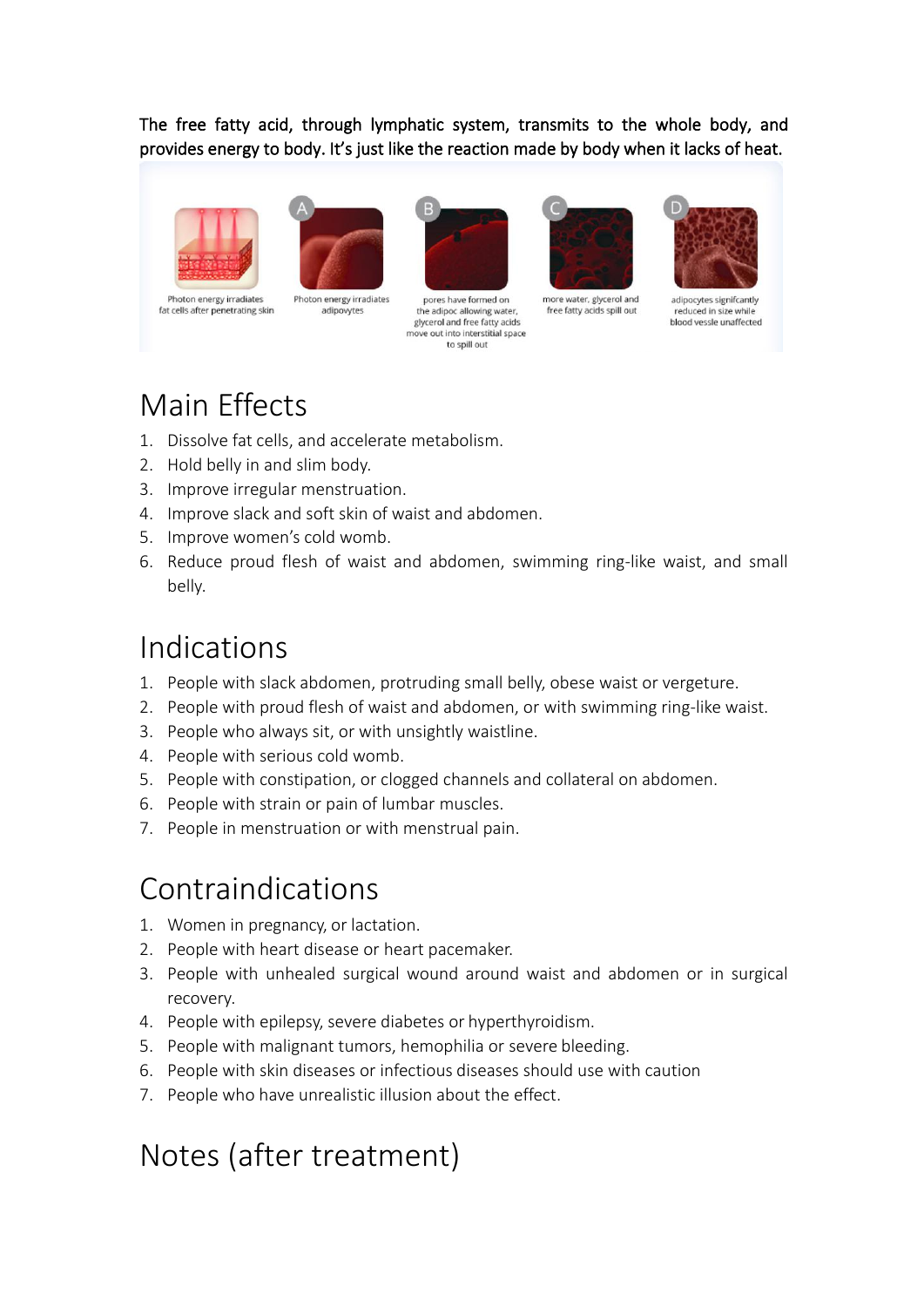- 1. Keep warm, and don't eat cold food, and avoid exposing to windy environment and catching a cold
- 2. Take shower after 4 to 6 hours.
- 3. Drink more warm water, and replenish moisture to speed up metabolism.<br>4. Refuse eating and drinking too much, as well as staying up late.
- 
- 5. Avoid eating raw, cold, spicy food, and get enough sleep.
- 6. Avoid wearing crop top, backless clothes, miniskirt, minishorts, etc.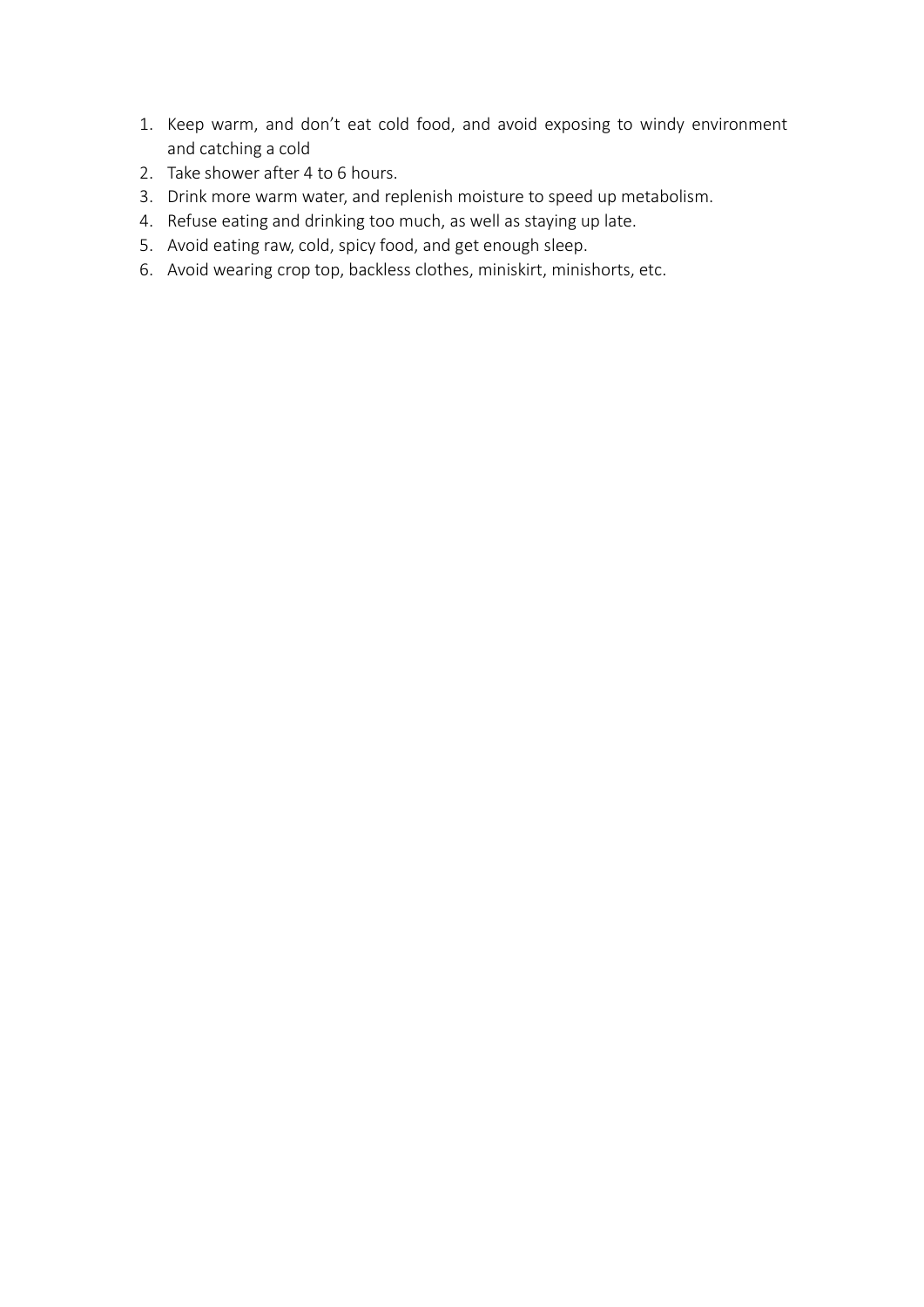# Part II

## 1. Detailed Operations





It's working state when the red light is on.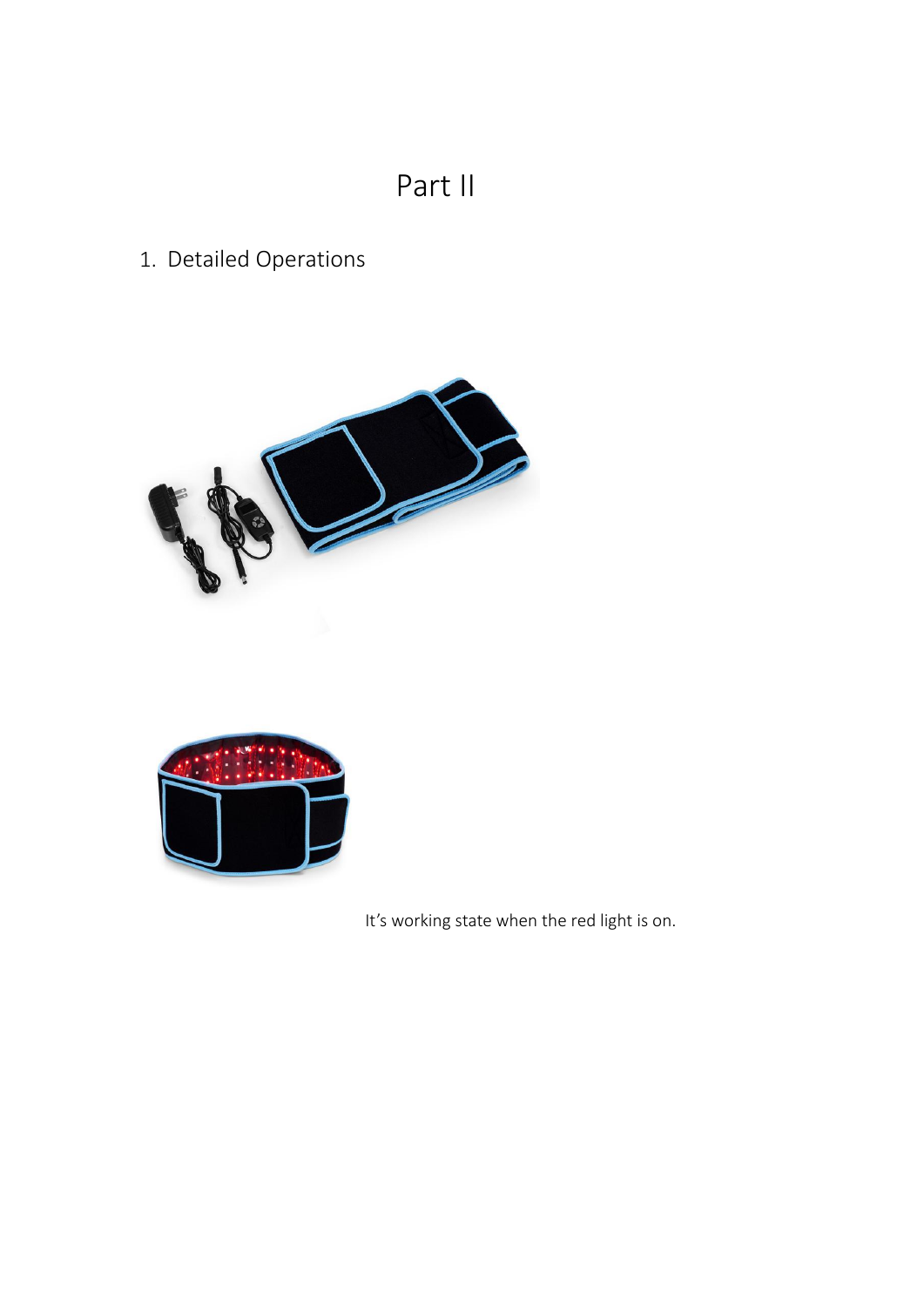







 $\Theta$ **Time Setting** Light, brightness and time can be set according to individual demands.

### 2. Technical Parameters

Size: 121\*20cm Color: Black Led Number: 105pcs Wave Length: 660nm/ 850nm

### 3. Contraindications

People with the following situations should use the instrument with caution. Please consult a doctor or professional before using this instrument. The details are as follow:

- (1) Women in pregnancy, or lactation;
- (2) People with heart disease, or heart pacemaker;
- (3) People with unhealed surgical wound, or in surgical recovery;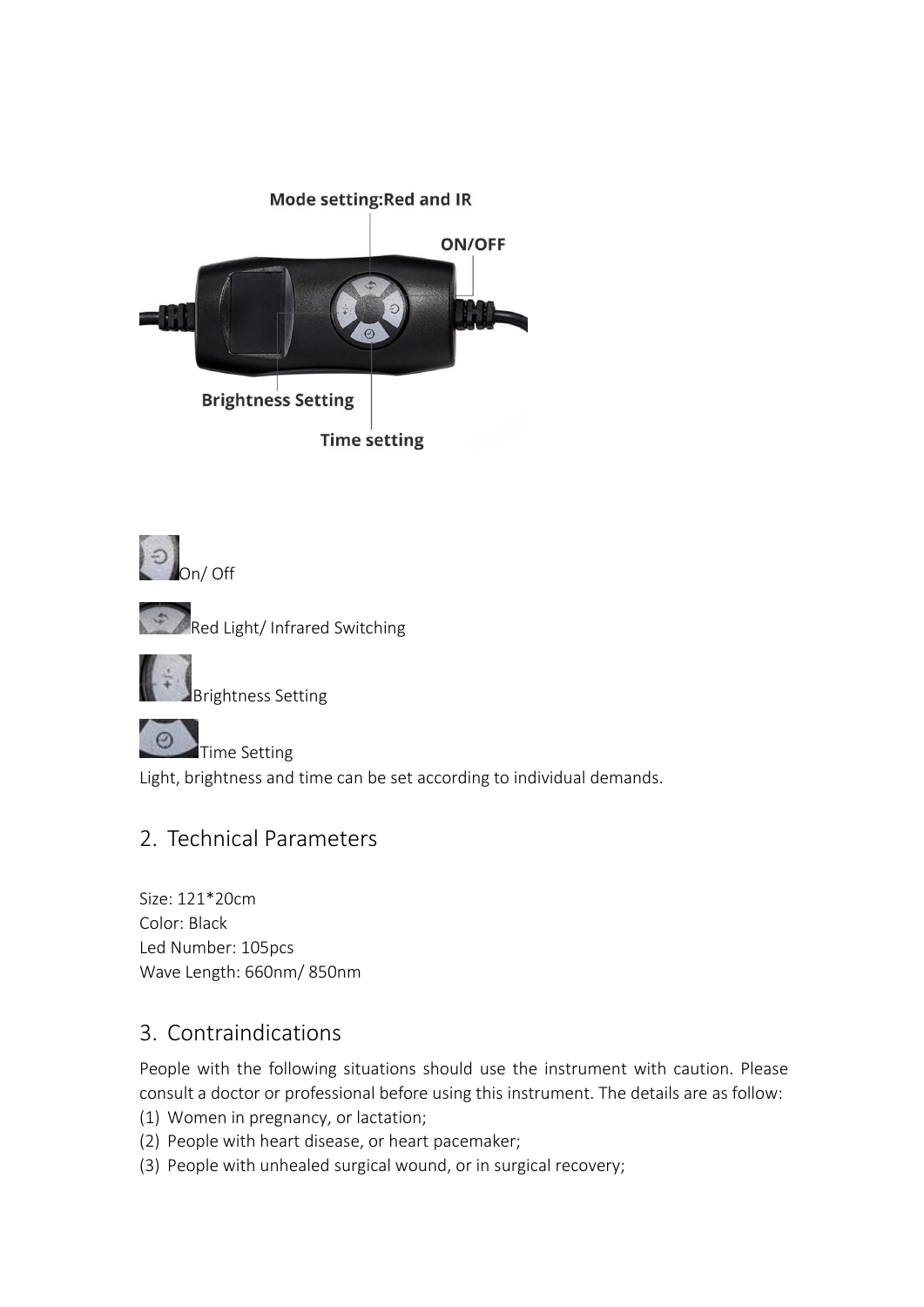- (4) People with epilepsy, severe diabetes or hyperthyroidism;
- (5) People with malignant tumors, hemophiliac or severe bleeding;
- (6) People with skin diseases or infectious diseases should use with caution;

#### 4. Precautions for Use

- (1) Plug with ground pin must be used, and power socket that already factually grounded must be ensured before using the instrument.
- (2) To make sure instrument's voltage is adaptive. If voltage of local power supply is unstable, we suggest users add voltage regulator with matching power between the mains supply and the instrument.
- (3) To guarantee curative effect and normal service life of the instrument, please uniformly use specified parts provided or suggested by original manufacturer.
- (4) The instrument can't be placed in damp places or near water, and also can't be exposed to direct sunlight.
- (5) Don't place the instrument near a strong heat source since this may affect its service life and normal use.
- (6) Please remove all the metal objects from body before treatment so as to avoid unexpected situations which may affect curative effect.
- (7) Please restrain from using the instrument aiming at eyes, thyroid, parathyroid, testicles, pregnant woman's abdomen, pacemaker, etc.
- (8) People who are suffering from illness should use with caution unless he gets permission from a doctor.
- (9) Please turn off power switch of the instrument if no one uses it, and ensure main power is off after someone used it and before he left, thus safety of the instrument can be guaranteed.
- (10)Don't use the instrument with an empty stomach, and wait for at least 1 hour after a full meal before treatment.
- (11)When using this instrument, parts that be treated must be kept moist.
- (12) Fasten strap onto body first, then start the instrument and set energy parameters.
- (13)Using this instrument in accordance with the instructions specified in the manual.

#### 5. Troubleshooting & Solutions

- (1) There is no response from the remote control?
- A. Check whether the connecting wire for remote control is tightly plugged .
- B. The remote control is damaged.
- (2) The remote control is working, and the belt's red light is on but it's not heating?
- A. Check whether the connecting wire for the belt is closely connected.
- B. Heating piece inside the belt is burned out.
- (3) The belt can heat up but the red light is off?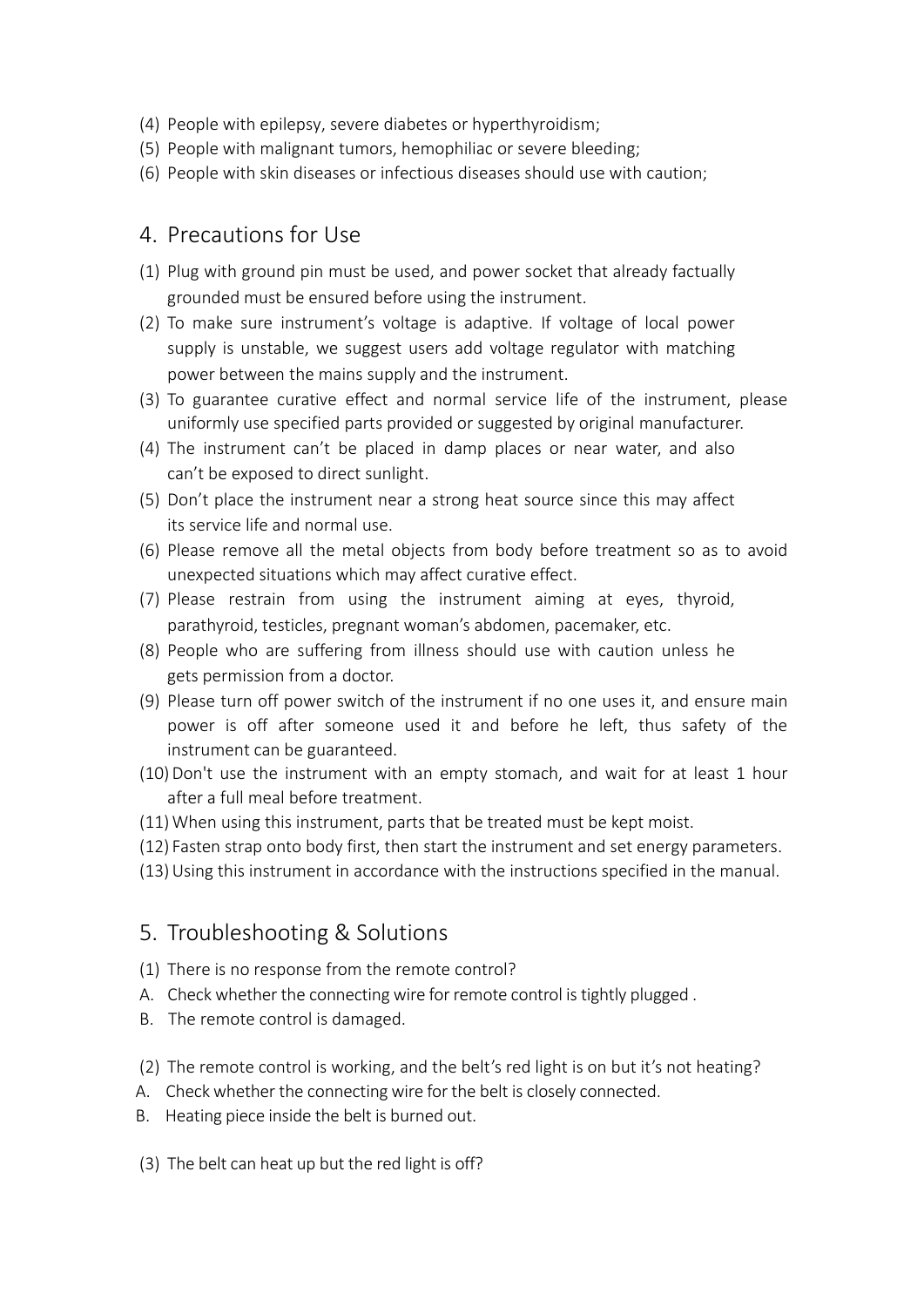- A. Check whether the button for red light/infrared is on.
- B. Chip that controls on/off of the red light is burned out.
- C. If the above-mentioned solutions are not working, please contact the instrument dealer for assistance.

#### 6. FAQs

(1) Q: Will infrared fat dissolving get rebound?

A: The quantity of fat cells inside the body is fixed. The quantity increases with the increasing of age and becomes constant after being an adult. The increased weight is the cause of the increased volume of fat cells. Infrared fat dissolving gets rid of local fat structure and lessen the volume of fat. It's true that infrared fat dissolving seldom causes rebound, but it doesn't mean the rebound will not happen for sure. Normally, the rebound will not happen as long as we don't eat and drink too much every day and keep a rational dietary structure.

(2) Q: Do I need to be on diet and do exercise when reducing fat with infrared?

A: Infrared weight reduction has a very obvious effect, but we can't rely on this method alone. If we don't control our dietary and eat and drink too much in later stage after we reached our ideal target for weight reduction, then there is possible that the weight will get rebound. We must keep it in mind that there is no such weight reduction product that can guarantee the effects will last forever. Therefore, infrared weight reduction is just a supplementary. We still have to develop a rational dietary pattern and have a proper amount of exercise after we reached our ideal target for weight reduction and stop using infrared weight reduction.

(3) Q: What does it mean if menstruation comes earlier or delays after using the belt?

A: If menstruation comes earlier, it means you have qi deficiency, and are prone to tiredness. Menstruation will ahead of schedule when using the belt for regulating kidney, and it will back to normalwhen kidney function is regulated.

If it's postponed, it means you have blood deficiency. The delayed menstruation is caused by using the belt, and it will become normal when there is plentiful qi and blood.

(4) Q: What does it mean if there is increased or decreased menstrual blood volume?

A: For decrease, it means you have deficiency of qi and blood and serious [deficiency](javascript:;) [of](javascript:;) [the](javascript:;) [kidney](javascript:;) energy. During the process, there is deficiency of yin and yang, qi stagnation and blood stasis, which causes obstructed qi and blood. If you stick to it, your menstruation will become normal.

For increase, it means you have derangement of qi and blood, and have deficiency of kidney and spleen energy. During the process, spleen's ability for governing the blood is not yet back to normal, then menstruation falls. If you stick to it, then spleen's ability for governing the blood will back to normal when kidney's function turns better.